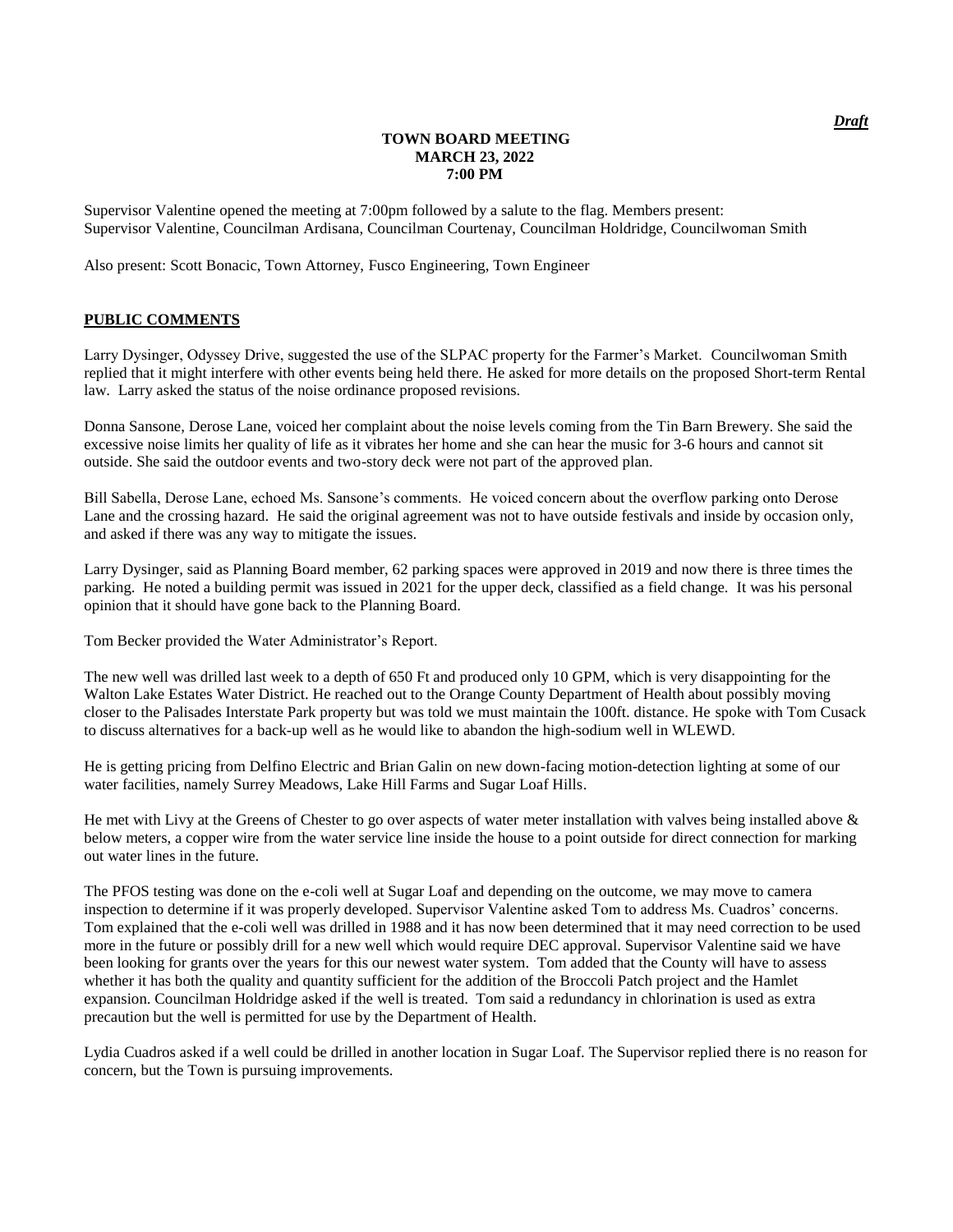# **ACCEPTANCE OF MEETING MINUTES**

**ON A MOTION OFFERED BY** Councilwoman Smith and second by Councilman Courtenay to accept the Minutes of the Town Board Meeting of March 9, 2022 as presented by Town Clerk Zappala.

# **VOTE: AYES (5): Valentine, Ardisana, Courtenay, Holdridge, Smith ADOPTED**

# **LOCAL GOVERNMENT RECORDS MANAGEMENT IMPROVEMENT FUND (LGRMIF) GRANT**

Supervisor Valentine announced a grant in the amount of \$36,894 has been submitted through the NYS Archives. The project includes the remodeling of an existing space in the lower level of Town Hall to create a fire-rated records archive vault to house maps and files for long-term storage. Shelving and map file cabinets to accommodate approximately 76 cu.ft. of documents and over 700 maps are also included.

# **SEASONAL PARK EMPLOYEES**

**ON A MOTION OFFERED BY** Councilman Courtenay and second by Councilman Ardisana to approve the hire of Matt Popailo and Steven Smith as seasonal employees at a rate of \$15 p/hour.

**VOTE: AYES (4): Valentine, Ardisana, Courtenay, Holdridge, ABSTAIN (1): Smith ADOPTED**

# **INTRODUCTORY LOCAL LAW NO. 1 OF 2022, A LOCAL LAW ADDING CHAPTER 77A ENTITLED "SHORT-TERM RENTALS" TO THE TOWN CODE OF THE TOWN OF CHESTER**

Supervisor Valentine introduced the following local law he said was drafted by the Building Inspector based on other local codes with input by the Town Board and proper form by the Town Attorney.

Be it enacted by the Town of Chester in the County of Orange, as follows:

# **Section 1. Title**

This Local Law shall be referred to as, "A Local Law Adding Chapter 77A, Entitled, "Short-Term Rentals", to the Town Code of the Town of Chester.

# **Section 2. Purpose and Legislative Intent**

Due to the increase in tourism over the past years in the Town of Chester and adjacent local areas, there has been an increase in the number of property owners renting to tourists on a short-term basis. Many property owners in the Town of Chester list their properties as short-term rentals on web-based booking sites such as Airbnb or VBRO. These short-term rentals offer many benefits to property owners and residents in the Town of Chester, but also have the potential create health, safety and quality of life detriments to the community. Accordingly, the purpose and legislative intent of this local law is to regulate the use and safety of these short-term rentals so as to further secure and promote the public health, comfort, welfare, safety and peace for residents of the Town of Chester.

#### **Section 3. Authority**

This Local Law is adopted pursuant to Article 16 of the New York State Town Law, which expressly grants the Town Board of the Town of Chester authority to adopt local laws for the purposes of promoting the health, safety and welfare of the Town of Chester and its residents. This Local Law is further adopted pursuant to New York Municipal Home Rule Law Article 2, Section 10, which grants the Town Board of the Town of Chester the power to protect and enhance the physical environment of the Town of Chester.

#### **Section 4. Short-Term Rentals**

Chapter 77A, entitled "Short-Term Rentals" is hereby added to the Town Code of the Town of Chester, to read as follows: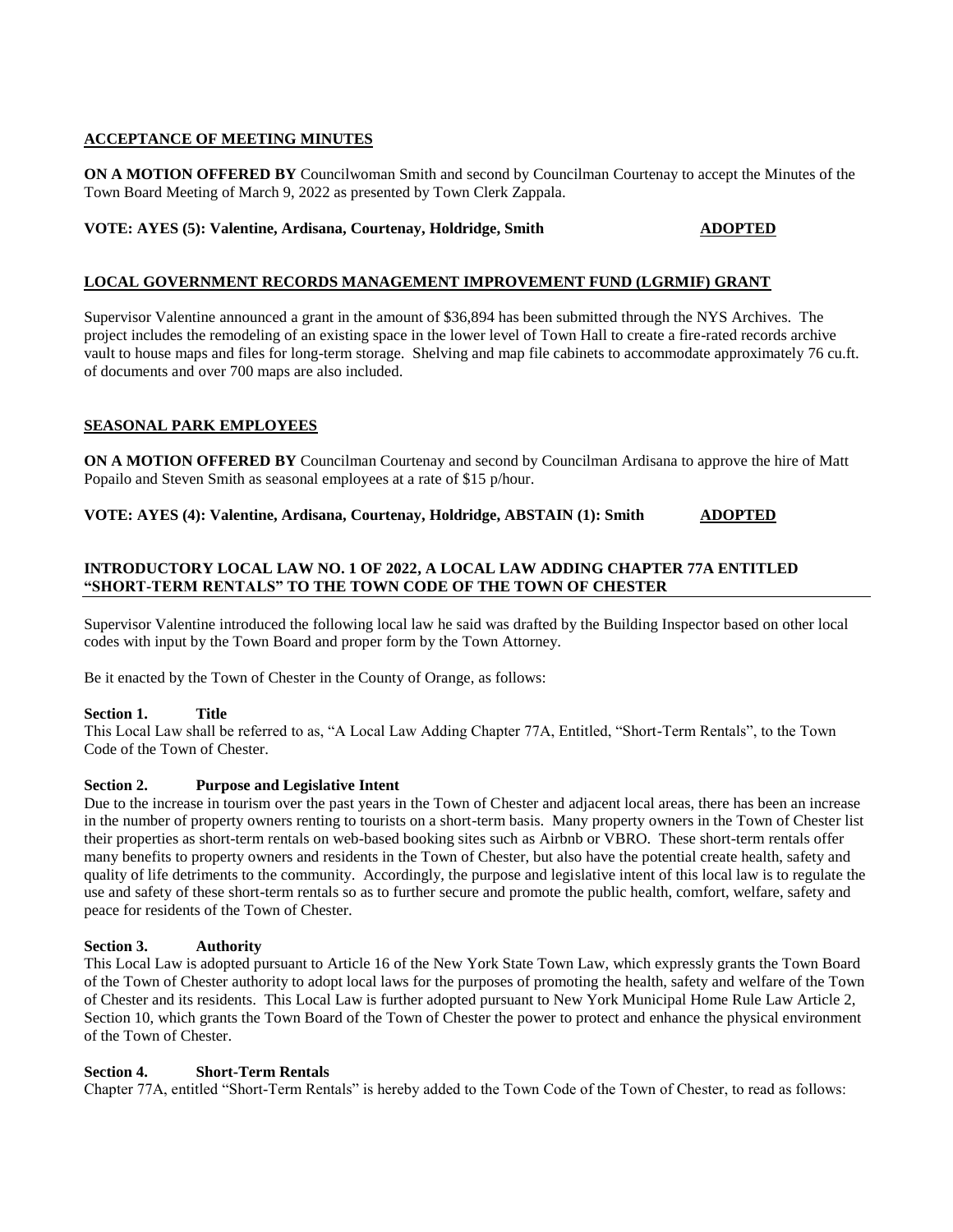#### **§77A-1. Title.**

This Local Law shall be referred to as, "A Local Law Adding Chapter 77A, Entitled, "Short-Term Rentals", to the Town Code of the Town of Chester.

## **§77A-2. Purpose and Legislative Intent.**

Due to the increase in tourism over the past years in the Town of Chester and adjacent local areas, there has been an increase in the number of property owners renting to tourists on a short-term basis. Many property owners in the Town of Chester list their properties as short-term rentals on web-based booking sites such as Airbnb or VBRO. These short-term rentals offer many benefits to property owners and residents in the Town of Chester, but also have the potential create health, safety and quality of life detriments to the community. Accordingly, the purpose and legislative intent of this local law is to regulate the use and safety of these short-term rentals so as to further secure and promote the public health, comfort, welfare, safety and peace for residents of the Town of Chester.

#### **§77A-3. Authority.**

This Local Law is adopted pursuant to Article 16 of the New York State Town Law, which expressly grants the Town Board of the Town of Chester authority to adopt local laws for the purposes of promoting the health, safety and welfare of the Town of Chester and its residents. This Local Law is further adopted pursuant to New York Municipal Home Rule Law Article 2, Section 10, which grants the Town Board of the Town of Chester the power to protect and enhance the physical environment of the Town of Chester.

#### **§77A-4. Definitions.**

All of the terminology and definitions contained in this Chapter which relate to the nature of sound and the mechanical detection and recordation of sound are in conformance with the terminology of the American National Standards Institute or its successor body. As used in this Chapter, the following terms shall have the meanings indicated:

#### **OWNER-OCCUPIED PROPERTY**

Property which the record owner maintains as his or her domicile.

#### **RESIDENT AGENT**

An authorized representative of a property owner or landlord who resides within the designated boundaries of Orange County as defined at the time of the issuance of the permit and all subsequent permit renewals and who shall be contacted for emergencies or other matters that may arise at the short-term rental property. A resident agent must be an individual permit, not a corporation, limited liability company or similar entity.

#### **SHORT-TERM RENTAL**

Offering any residential dwelling, or space therein, to persons in exchange for a fee or compensation, whether monetary or otherwise, for a period of less than thirty (30) days, including, but not limited to, rentals provided by such companies as Airbnb and VRBO. Excluded from this definition are month-to-month tenancies, bed and breakfasts, and hotels and inns which have valid and approved site plans from the Town of Chester Planning Board.

#### **SHORT-TERM RENTAL PERMIT**

A permit granted by the Town Building Department for each use of property for short-term rentals.

# **SHORT-TERM RENTAL PROPERTY**

Any real property which is offered and/or rented for short-term.

#### **§77A-5. Regulation of Short-Term Rental Properties.**

(A) Short-Term Rentals shall only be permitted in the SR-1, SR-2, LB-SL, and AR-3 residential zones in the Town. Any short-term rental located within the LB and AI zones that meets all other criteria provided for in this Chapter, and was in existence as of the date of adoption of this Local Law, may continue to operate provided, however, that such short-term rental be registered with the Town of Chester Building Department within 30 days of the effective date of this Local Law.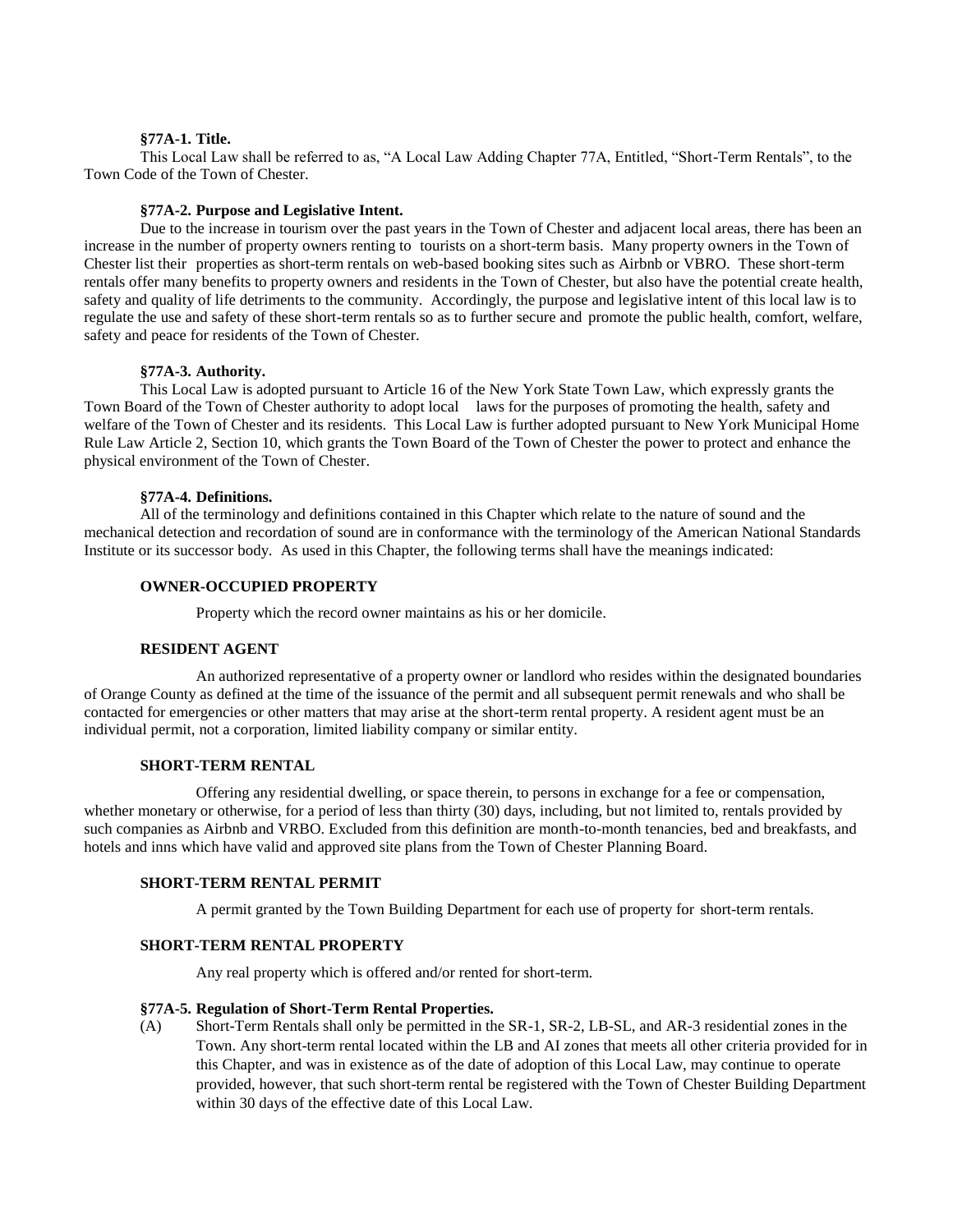- (B) Only single-family and legal, owner-occupied two-family dwellings or a mixed-use structure with valid certificate of occupancy may be used as a short-term rental property.
- (C) Orange County Hotel and Motel Occupancy Tax. All short-term rentals shall comply with the Orange County Hotel and Motel Occupancy Tax (Local Law No. 13 of 2009). An operator of a hotel or motel may be responsible for the collection of tax on occupancy of hotel or motel room rentals. Included in the definition of Hotel/Motel rooms are short-term and/or vacation rentals and properties typically listed on sites such as Airbnb and VRBO.
- (D) In the event that a property being used as a short-term rental is located in a development that has an HOA (Home Owners Association), written consent from the established HOA must be submitted with the permit application.
- (E) All short-term rental properties must be registered with the Town of Chester Building Department within 30 days of the effective date of this article and/or prior to the premises being used as a short-term rental. It shall be the responsibility of the property owner to register any short-term rental property as required by this Chapter. Failure to do so shall constitute a violation of these regulations and is subject to the penalties set forth herein.
- (F) Clear signage is required to be posted within the short-term rental property to ensure the tenants, guests and invitees understand the local ordinances, occupancy limits, parking and garbage rules and have the number of the local contact.
- (G) Property owner is required to maintain a guest registry with contact information and is to be made available to the Town if/when requested.
- (H) No Additional parking spaces may be added or constructed between the primary residential structure and the street.
- (I) The following terms and conditions shall apply to all short-term rentals:
	- 1. No illegal conduct shall be carried on at the short-term rental property by the property owner, rental tenants, guests or invitees.
	- 2. A tenant of the short-term rental is prohibited from subleasing or other licensing the use or occupancy of any portion of the short-term rental property.
	- 3. The property owner and/or resident agent shall make all tenants aware of the Town's noise ordinance. Any conduct in conflict with this ordinance or which is unreasonable under the circumstances and which disturbs the health, safety, peace, or comfort of the neighborhood or which creates a public nuisance is prohibited.
	- 4. All garbage, rubbish and/or recyclables shall be stored and placed by the curb on designated removal days consistent with the Town Code and shall not be left stored in public view unless contained within proper containers.
	- 5. No trailers, recreation vehicles, campers, caravans or motor homes to be used as a short-term rental.
	- 6. The Building Inspector has the right to determine if and when the property would require fencing or privacy landscaping.

# **§77A-6. Registration of Short-Term Rental Properties.**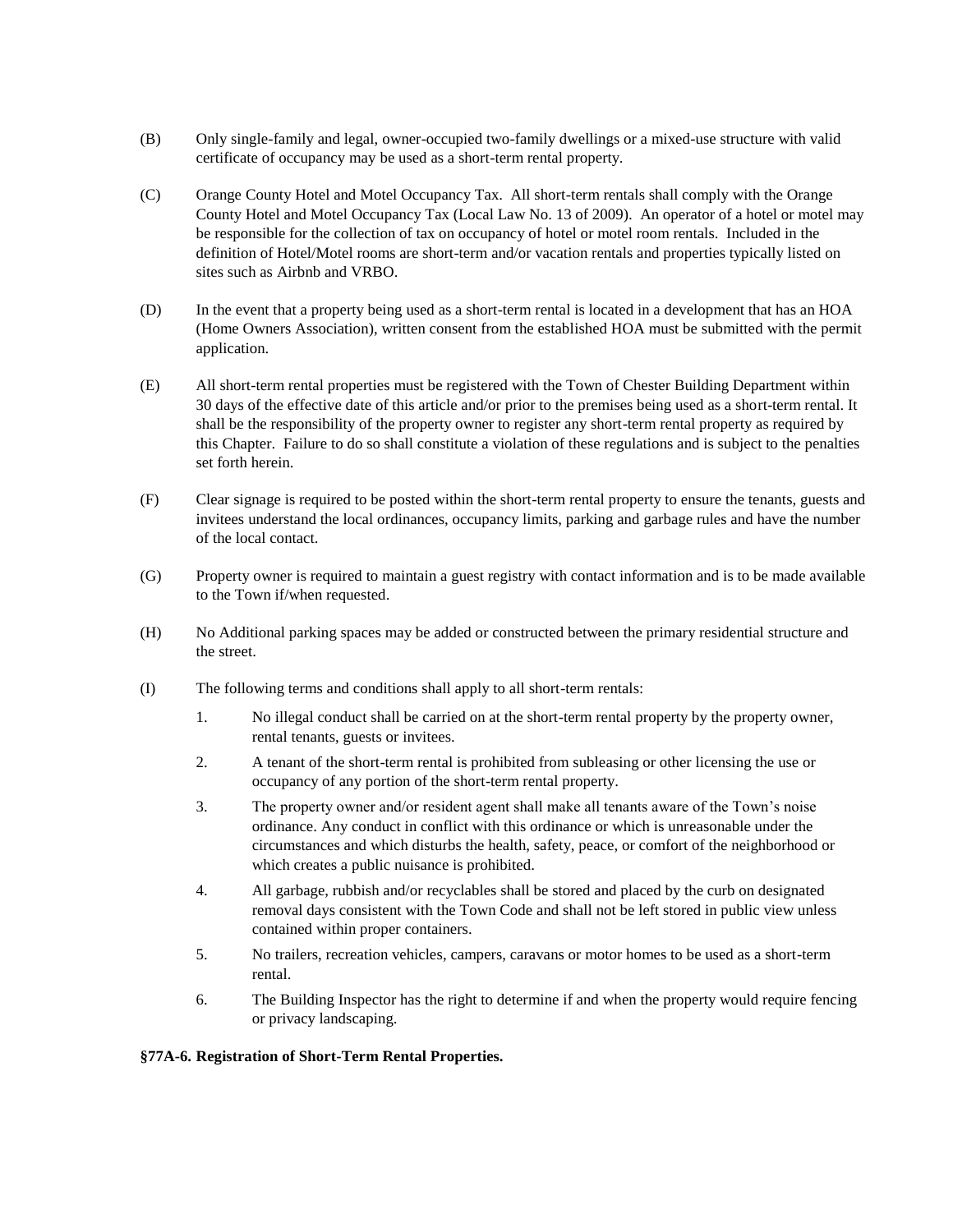- (A) It shall be a violation of this Chapter to offer or engage in short-term rentals unless the rental property has been registered with, and rental permit is obtained from, the Town of Chester Building Department as provided in this section within 30 days of the effective date of this chapter.
- (B) The registration of short-term rental property shall be accomplished by submitting a completed registration application on a form promulgated by the Town Building Department in accordance with the provisions of this section. Such form shall contain a minimum of the following information:
	- 1. The name, address, telephone number and email address of the record owner of the property and any designated resident agency they may designate;
	- 2. The street address and Tax Map Number of the rental property;
	- 3. The total number of bedrooms in the rental property.
	- 4. Applicable overnight and daytime occupancy limit of the short-term rental;
	- 5. If the short-term rental property is not served by municipal water and sewer, proof shall be provided that the onsite utilities have been properly maintained and are in conformance with all applicable standards; and
	- 6. The permit application shall be accompanied by proof of liability insurance for the property with policy limits no less than \$1,000,000 per occurrence.
- (C) Upon submission of an application for as short-term rental permit, the property owner shall contact the Building Inspector to schedule an inspection and pay to the Town a permit fee, as prescribed in the Town's schedule of fees. The Building Inspector shall then conduct an inspection of the short-term rental property to determine whether it complies with the Town Code and all applicable New York State laws, rules, regulations, codes and ordinances, and to verify the occupancy limits of the structure.
- (D) Upon completion of an inspection of the short-term rental property and ascertaining that the property meets the Town Code's requirements, the Building Inspector shall issue a registration for the property as a shortterm rental and the property will then be eligible to apply for as short-term rental permit.
- (E) Registration for short-term rentals shall remain in effect as long as there is no change in the record owner of the short-term rental property. Upon a change in ownership, the new owners of the short-term rental property shall be required to once again register it before offering it for short-term rentals.
- (F) In the event that the Building Inspector denies an application to register short-term rental property, the property owner may appeal the denial to the Town Board within thirty (30) days of issuance of notice of the denial to the property owner.
- (G) Short-term rental registration may not be transferred to any other person or property or used by anyone other than the person and property to whom it was issued.
- (H) In the event that there is any change in the information provided by a property owner in his application for a short-term rental registration, he/she shall advise the Town Building Department in writing of such change no later than forty-eight (48) hours after such occurrence. Failure to advise the Building Department of a change in the information provided by the property owner in his application shall constitute a violation of this chapter.

# **§77A-7. Short-Term Rental Permits.**

(A) Official notification for each instance a short-term rental property is rented must be made to the Town of Chester no less than 24 hours prior, and no more than 30 days prior to each use of the short-term rental property for as a short-term rental. Notification may be made via the Town's website on designated forms or can be made in person simultaneously with applications to register short-term rental property on a form promulgated by the Town of Chester Building Department.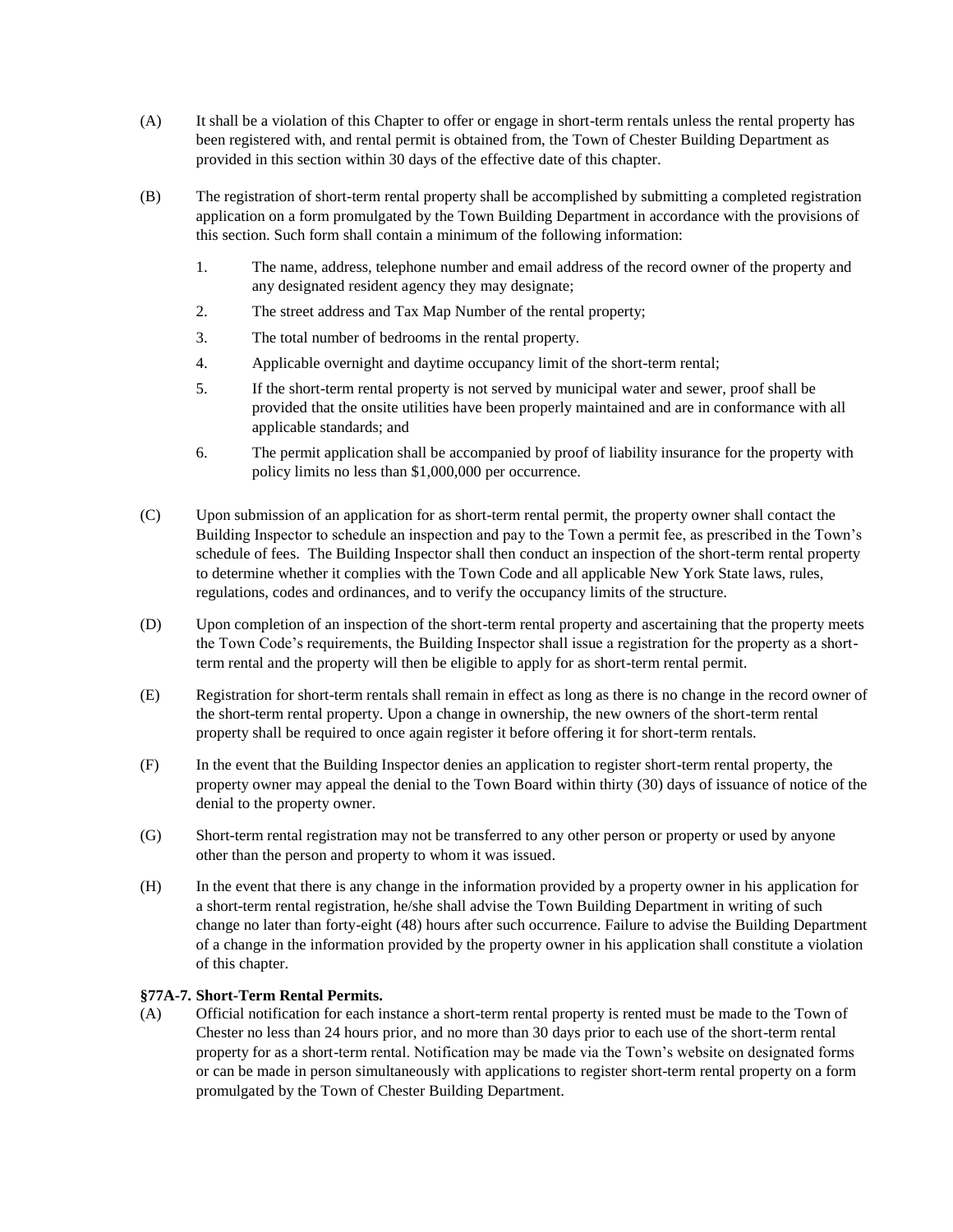- (B) The Building Inspector may deny an application for short-term rental permit if the application is incomplete or the property otherwise fails to meet the criteria for grant of a short-term rental permit.
- (C) Short-term rental permits and inspections must be renewed every year.

## **§77A-8. Suspension or Revocation of Short-Rental Rental Rights.**

- (A) It is the responsibility of the property owner to comply with all terms and provisions of this Article and to ensure that short-term rental tenants, guests and invitees comply with this Article and the terms and conditions of the rental permit. Any failure of rental tenants, guests and invitees to comply with this Article and the terms and conditions of the short-term rental permit shall be attributed to the failure of the property owner to discharge his or her responsibility to ensure such compliance.
- (B) Upon receipt of a complaint or upon his/her own initiative, the Building Inspector may investigate any property for failure to comply with the terms of this Article.
- (C) If upon investigation, the Building Inspector determines that a violation of this chapter and/or of the terms and conditions of a short-term rental permit has occurred on the rental property, he/she shall issue a written notice of the violation of the property owner and shall provide a copy of the same to the Town Board.
- (D) The Building Inspector may also issue a notice of suspension if it is determined any of the information contained within the permit application is false or if the short-term rental property is found at any time to be in violation of the NYS Building Code or other aspect of the Town Code.
- (E) Revocation and suspension notices shall be in writing shall identify the property shall specify the violation or remedial action to be taken and shall provide that said violation must be corrected within 10 days from the receipt of said violations unless otherwise extended by the Building Inspector. The property owner or resident agent shall take the remedial action prescribed or may file a written notice of appeal received by hand delivery or certified mail by the end of the identified period of remediation. The revocation or suspension of the short-term rental shall be stayed pending either a decision on the appeal by the Town Board or a finding by the Building Inspector that the remedial action is acceptable to correct the violation.
- (F) If more than two (2) violation notices are issued in any 12-month period, the property owner or Registered Agent will be suspended from receiving a permit for short-term rental for 6 months. There will be no deduction or refund of fees.
- (G) If property owner and/or agent continues to operate while under suspension, the Building Inspector has the right to automatically revoke the short-term rental permit and issue an appearance ticket.

# **§77A-9. Fees for Registration and Issuance of Permits.**

The Town Board shall set such application and permit fees as it may find appropriate for short-term rentals by resolution and such fees shall be listed in the Town's Schedule of Fees.

# **§77A-10.Penalties for Offenses.**

- (A) Violations of this Article will constitute a municipal violation and will be subject to applicable penalties under article. The penalties for violation of this Chapter shall be in addition to any penalties imposed for violations of other provisions of the Town Code and NYS Uniform Fire Prevention, Building Code and Energy Conservation Code.
- (B) Conviction of violation of the provisions of this article shall be punishable by fine of not more than \$500.00 per violation and \$750.00 per day for subsequent offenses.
- (C) The imposition of penalties herein prescribed shall not preclude the Town or any person from instituting appropriate legal action or proceeding to prevent unlawful short-term rental of a property in violation of this article, including, without limitation, civil actions for injunctive relief to immediately terminate any existing short-term rental occupancy of buildings, land or premises.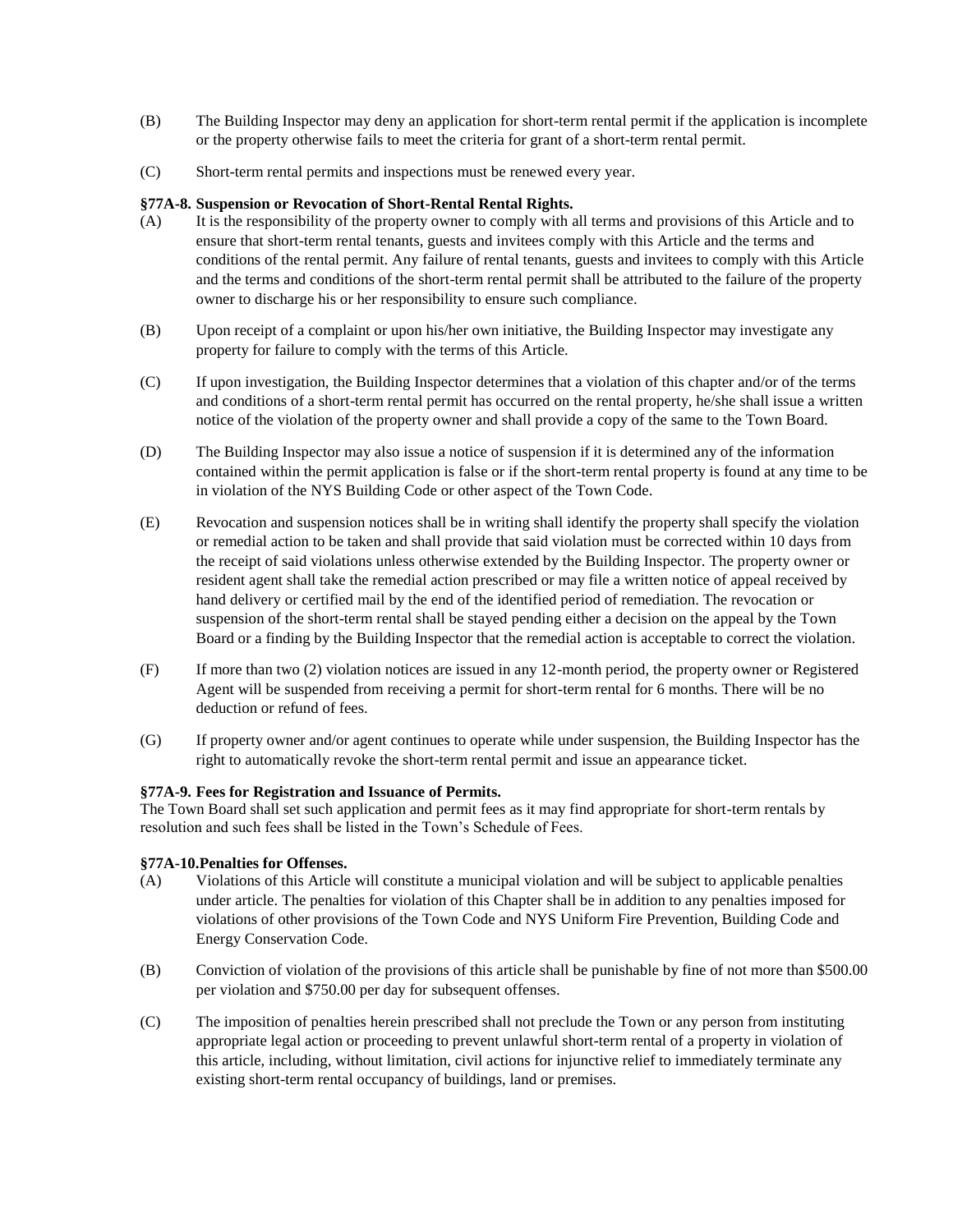#### **Section 5. Severability.**

If any clause, sentence, paragraph, subdivision, or part of this Local Law or the application thereof to any person, firm or corporation, or circumstance, shall be adjusted by any court of competent jurisdiction to be invalid or unconstitutional, such order or judgment shall not affect, impair, or invalidate the remainder thereof, but shall be confined in its operation to the clause, sentence, paragraph, subdivision, or part of this Local Law or in its application to the person, individual, firm or corporation or circumstance, directly involved in the controversy in which such judgment or order shall be rendered.

# **Section 6. Effective Date.**

This local law shall take effect immediately upon filing with the Secretary of State.

## **SET PUBLIC HEARING - INTRODUCTORY LOCAL LAW NO. 1 OF 2022, A LOCAL LAW ADDING CHAPTER 77A ENTITLED "SHORT-TERM RENTALS" TO THE TOWN CODE OF THE TOWN OF CHESTER**

**ON A MOTION OFFERED BY** Councilwoman Smith and second by Councilman Courtenay to set a Public Hearing on the matter of the Introductory Local Law No. 1 Of 2022, A Local Law Adding Chapter 77A Entitled "Short-Term Rentals" To The Town Code Of The Town Of Chester on April 13, 2022 at 7:00 pm, and to direct Town Clerk Zappala to cause to publish notice of same.

The proposed local law will be referred to the Orange County Planning Department and Town of Chester Planning Board for comments.

### **VOTE: AYES (5): Valentine, Ardisana, Courtenay, Holdridge, Smith ADOPTED**

# **HIGHWAY DEPARTMENT APPROPRIATION**

Supervisor Valentine read the request from the Highway Superintendent. An increase in price has affected their budgeted purchase of a new skid steer.

**ON A MOTION OFFERED BY** Councilwoman Smith and second by Councilman Holdridge to approve the increase of fund DA5130.2 in the amount of \$2,356.14 to be transferred from the reserve account.

**VOTE: AYES (5): Valentine, Ardisana, Courtenay, Holdridge, Smith ADOPTED**

# **SUGAR LOAF HILLS WATER DISTRICT WELL REVIEW APPROVAL**

The matter for approval for camera work through WSP was tabled awaiting test results as noted in Water Administrator's report.

# **K9 TOWN OF CHESTER POLICE DEPARTMENT PROPOSAL**

Chief Doellinger addressed the Town Board. He explained the initial expense for a K9 program is usually high but the ongoing maintenance is affordable. The Town has been considered top-of-the-list for free donations through "Throw-Away Dogs" in the way of the dog, crate, vests, door release handle protection, etc. Training will be provided by a local resident instructor and Officer Dunlop is K9 experienced. The new Tahoe can accept equipment for transport. The Chief explained, dogs are identified from shelters as suitable working dogs. They could work in explosive detection before festivals, during fireworks and SLPAC events, in the schools, for search and rescue, community outreach as well as an offer-back to other municipal agencies. Staffing, overtime and off-hours compensation would be negotiated through contract. An annual insurance increase of \$994 is anticipated.

**ON A MOTION OFFERED BY** Councilman Holdridge and second by Council Courtenay to authorize Chief Doellinger authority to accept a K9 donation on behalf of the Town of Chester.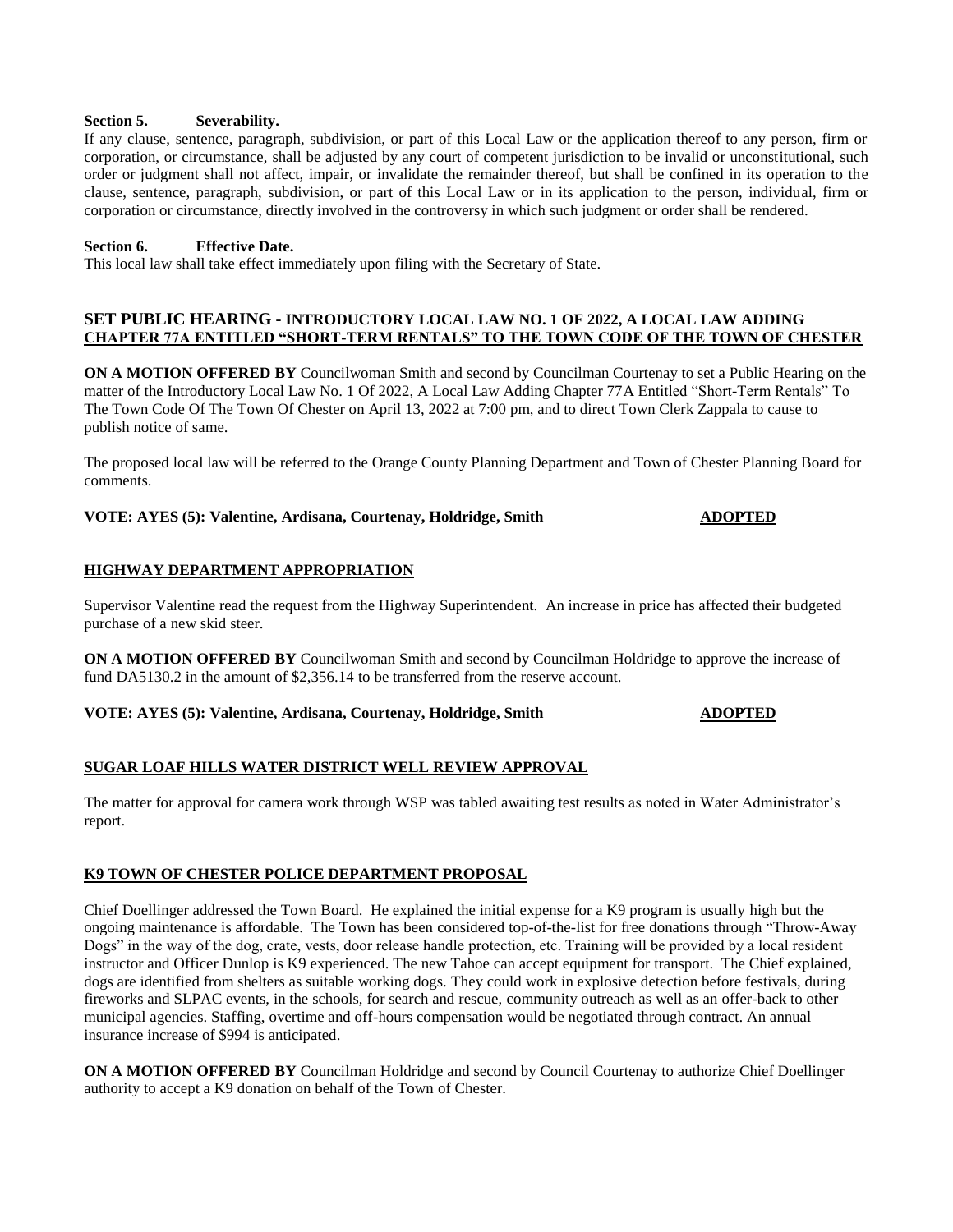# **VOTE: AYES (5): Valentine, Ardisana, Courtenay, Holdridge, Smith <b>ADOPTED**

# **NY SOLAR 101 LLC PILOT LETTER**

Supervisor Valentine updated the Town Board that a letter had been received referencing a Notice of Intent on the PILOT formation for the Greycourt solar project.

## **EDUCATION REQUESTS**

**ON A MOTION OFFERED BY** Councilwoman Smith and second by Councilman Courtenay to approve the attendance of Sergeant Vitale to the Active Attack Integrated Response Train-the-Trainer course in Middletown from April 4-April 8, 2022 at no cost.

**VOTE: AYES (5): Valentine, Ardisana, Courtenay, Holdridge, Smith ADOPTED**

**ON A MOTION OFFERED BY** Councilwoman Smith and second by Councilman Courtenay to approve the attendance of Officer Bird to the Safe Travels for All Children: Transporting Children with Special Healthcare Needs course in Goshen on April 19 and 20, 2022 at no cost.

**VOTE: AYES (5): Valentine, Ardisana, Courtenay, Holdridge, Smith ADOPTED**

**ON A MOTION OFFERED BY** Councilwoman Smith and second by Councilman Courtenay to approve the attendance of Planning Board members Dot Wierzbicki and Larry Dysinger to the SEQRA and the Development Process course on April 6, 2022 at \$175p/person.

**VOTE: AYES (5): Valentine, Ardisana, Courtenay, Holdridge, Smith ADOPTED**

**ON A MOTION OFFERED BY** Councilwoman Smith and second by Councilman Courtenay to approve the attendance of Tanya McPhee and Julie Tiller at the Annual Town Finance School in Albany on May 16 and 17, 2022. Cost includes registration of \$200 p/person and hotel at \$114 p/person p/night.

**VOTE: AYES (5): Valentine, Ardisana, Courtenay, Holdridge, Smith ADOPTED**

**ON A MOTION OFFERED BY** Councilwoman Smith and second by Councilman Courtenay to approve the attendance of Nicole Griffin at the Annual Town Finance School in Albany on May 16 and 17, 2022. Cost includes registration of \$200 and hotel at \$114 p/night.

**VOTE: AYES (5): Valentine, Ardisana, Courtenay, Holdridge, Smith ADOPTED** 

#### **RESIGNATION**

Supervisor Valentine read the letter received by Chief Doellinger.

**ON A MOTION OFFERED BY** Councilwoman Smith and second by Councilman Courtenay to accept the resignation of Police Officer Grahn, effective April 2, 2022.

**VOTE: AYES (5): Valentine, Ardisana, Courtenay, Holdridge, Smith <b>ADOPTED**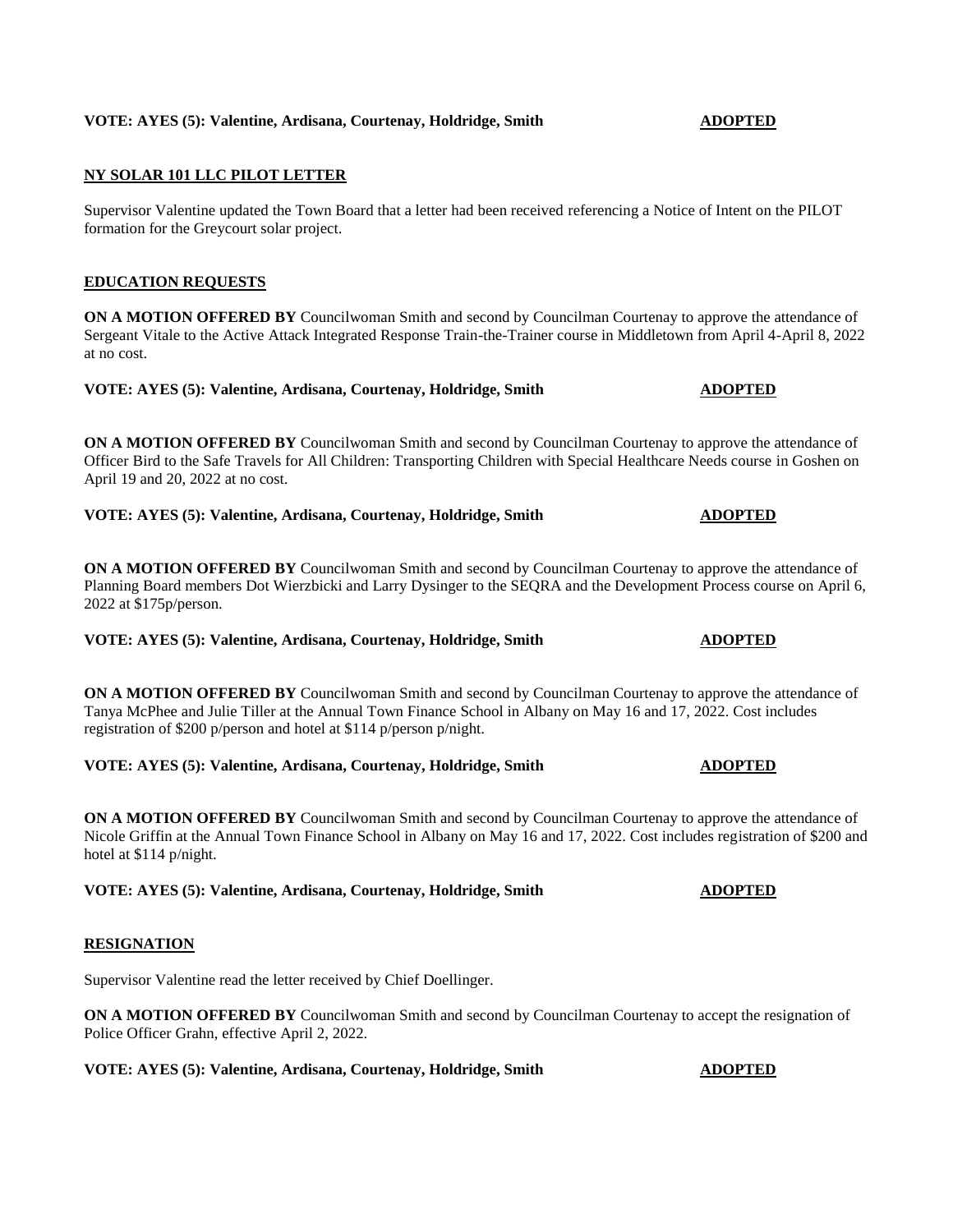### **REPORTS**

Supervisor Valentine read from the following reports, which appear below in their entirety. Engineer's Development Report

> Greens at Chester: SWPPP systems adequate working on silt fence. Cappelli Sports (Primo Sports): SWPPP working well. Sugar Loaf PAC: getting drawings and specs ready for ADA. PAC Playground: doing field work, prepared estimate. Will reevaluate the estimate based on the Towns input. Dog Park: started field work. Working on water systems regarding improvements and grant possibilities. Working on MS4 annual report.

#### Animal Control Report – February 2022

During the month of February 2022, the Town of Chester Police Department responded to 12 animal complaints and investigated 3 motor vehicle crashes involving a deer. A breakdown of the complaints for the month is included below:

6 of the calls for service were for loose, lost or found dogs

3 of the calls for service were for barking dogs

1 of the calls for service was for an injured deer

1 of the calls for service was for a person bitten by a dog

1 of the calls for service was for a fight between a dog and an opossum

The monthly report for February from the Warwick Valley Humane Society is attached.

Warwick Valley Humane – February 2022

All totals include calls from the Town of Chester, Village of Chester, Hamlet of Sugar Loaf, and Orange County 911 Center for calls located within the geographic area of the Town of Chester.

| Number of calls received:                | 6              | 5 Police, 1 other                                                                                                                      |
|------------------------------------------|----------------|----------------------------------------------------------------------------------------------------------------------------------------|
| Number of times ACO dispatched to calls: | 3              | $2/5$ - stray dog hit by car on West End<br>$2/11$ – stray dog on Heritage Trail (owner located)<br>$2/17$ – sick cat Whispering Hills |
| Number of dogs impounded by ACO:         | 2              | 2/26 - stray found on Hambletonian Road                                                                                                |
| Number of dogs impounded by police:      | 2              | $2/3$ - stray dog on Sugar Loaf Mtn. Road<br>$2/19$ – supposed stray dog from Industrial Park<br>brought to station by finder.         |
| Number of dogs returned to owner:        | 2              | #20873, 20948                                                                                                                          |
| Number of after hour call-outs:          | $\overline{4}$ | $2/5$ , $2/11$ , $2/17$ , $2/19$                                                                                                       |
| Amount of impoundment fees collected:    |                | \$100                                                                                                                                  |
| Amount of license fees collected:        |                | \$0                                                                                                                                    |
| Amount of impoundment fees paid to Town: |                | \$100 check #16863                                                                                                                     |
| Amount of license fees paid to Town:     |                | \$0                                                                                                                                    |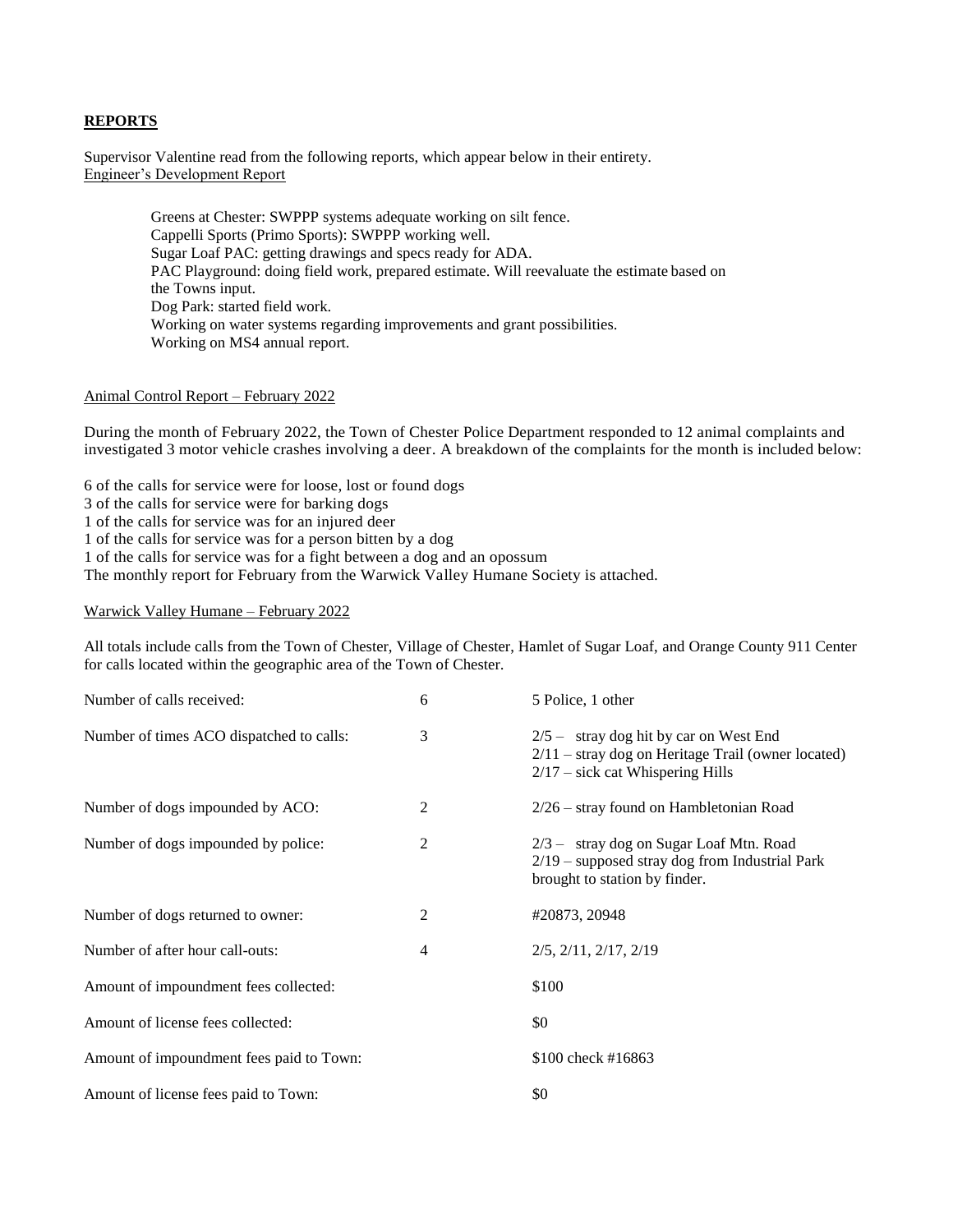| Number of hours of enumeration:             | 4 hrs.                                     |
|---------------------------------------------|--------------------------------------------|
| Number of bite reports received:            |                                            |
| Number of appearance tickets issued:        | 5                                          |
| Number of unlicensed dogs:                  | 27                                         |
| Status of unlicensed dogs:                  | 20 Notices to Comply prepared for delivery |
| Number of Chester cats admitted to shelter: |                                            |

Location of enumeration: Preparation and delivery of 20 Notices to Comply to various addresses per Town Clerk.

Other: 2/5 – ACO transported dog hit by car to Guardian Veterinary Clinic, Middletown, met owner there, dog died.

2/11 – Owner located before ACO was able to respond.

2/17 – Sick cat from Whispering Hills died at vet.

 2/19 – Stray dog found in Industrial Park – shelter received bite report naming finder as owner. When confronted, owner confirmed dog had bitten and she couldn't keep him. Surrendered dog to Warwick, dog transferred to original shelter it was adopted from (Middletown Hume) to complete confinement period.

SNR certificates sold in February: 2

Notes: SNR certificates are available by appointment only. Shelter is open by appointment only Monday through Sunday, 12-4pm for pre-approved adoptions, return to owners and SNR certificates, visitors and volunteers!

# **TOWN BOARD COMMENTS**

Councilwoman Smith said she worked with Michele to make the Farmer's Market program simple and easy. There is enough room for 16 spots. There will be no liquor sales allowed as per Town Attorney. She reported that Michele would like to change the vendor at the Senior Center and SLPAC for first aid products; a price quote to be submitted. Councilwoman Smith said the casino trips were a success, as in winners, and the bus on Monday was full. She announced the PBA Easter Egg Hunt on April 9<sup>th</sup> at Chester Commons. She noted that besides the concerts at the SLPAC, the show, "Matilda" is being performed by Warwick Performing Arts.

Councilman Holdridge thanked the Supervisor, Engineer and residents who came out to the proposed playground site in Sugar Loaf. He said it was a productive meeting. He mentioned the cyber policy that he forwarded from the Town of Warwick. He asked about the Ethics Committee. Supervisor Valentine is to follow up. With regard to the Kings Highway acquisition, he reached out to democratic legislators who are open to the idea. He suggested residents send an email to Legislator Ehlers in support. Supervisor Valentine said he met with Chair Bonelli and Legislator Cheney to positive response and the matter will be on the Physical Services Committee agenda next week to hopefully move it forward. Councilman Holdridge said he discussed the PDR with Supervisor Sweeton of Warwick and will be participating in the related webinar on March 29<sup>th</sup>. He has called the Governor's office to try to make headway. He reported the pothole on Laroe that had been repaired by the County. He asked the Board to consider the residents requests and see if there is any room for change on the noise ordinance. Supervisor Valentine said it will be an open discussion at the next Town Board meeting. Councilman Holdridge asked about the RFP for legal services for the Ward System. Town Clerk Zappala replied that no proposals had been received as of yet.

Councilman Courtenay said he will be meeting with Supervisor Sweeton next Wednesday to discuss the PDR initiative. He is to meet with Senator Martucci on April  $23^{rd}$  to discuss the roadway issues in Chester with a possible press conference to be held at the SLPAC. He announced the film festival public announcement to be scheduled in August. He is working on finalizing the paver work at the theater and lights and pavers at the 911 Memorial. He is also looking into a  $1<sup>st</sup>$  Responders